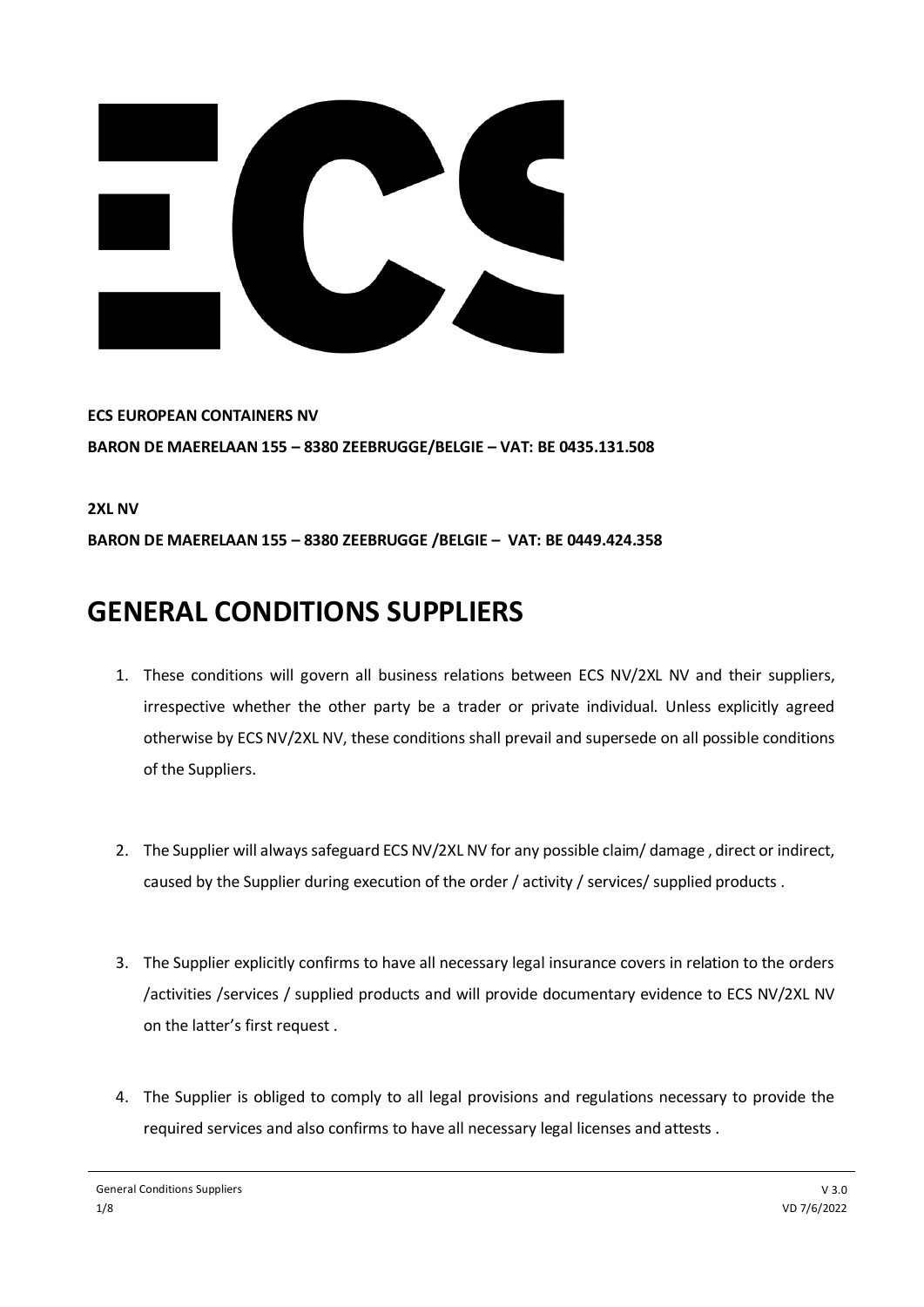- 5. It is explicitly forbidden that Suppliers executing services/orders for ECS NV/2XL NV subcontract these activities , unless ECS NV/2XL NV has given prior written approval to do so
- 6. The Supplier is in full liable for his subcontractors and will fully safeguard ECS NV/2XL NV against all possible claims/costs , direct or indirect , resulting thereof .
- 7. ECS NV/2XL NV is always entitled to refuse possible subcontractors of the Supplier without any costs and/or consequences .
- 8. The Supplier guarantees , in relation the services provided , that nor himself nor the possible subcontractor grant access to unauthorized third parties with regard to materials and/or documents. Neither will they relay in relation to the activities /services any information and/or material to unauthorized third parties .
- 9. The materials/products/services must be delivered/executed at the required and agreed location en must comply with the required quantity and quality . The materials/products/services must be accompanied by a packing note/delivery note containing all necessary information and elements . Each packing note/ delivery note must be signed for acceptance by a representative of ECS NV/2XL NV . The supplied materials/services/articles and indicated prices must comply with the order/ written agreement signed by ECS NV/2XL NV .
- 10. All invoices must be send to the registered office of ECS NV/2XL NV . Invoices have to be accompanied by the signed packing order/delivery note . Settlement of the invoices can only be confirmed if a signed packing note/delivery note is received and the amount invoiced complies with the order / written agreement .

The correct and accepted invoices will be settled on a sixty (60) day notice.

11. If the Supplier appeals/refers to a non-attributable shortcoming , ECS NV/2XL NV is entitled to the annulation of the relevant order without any costs , compensation and/or consequences are due by ECS NV/2XL NV .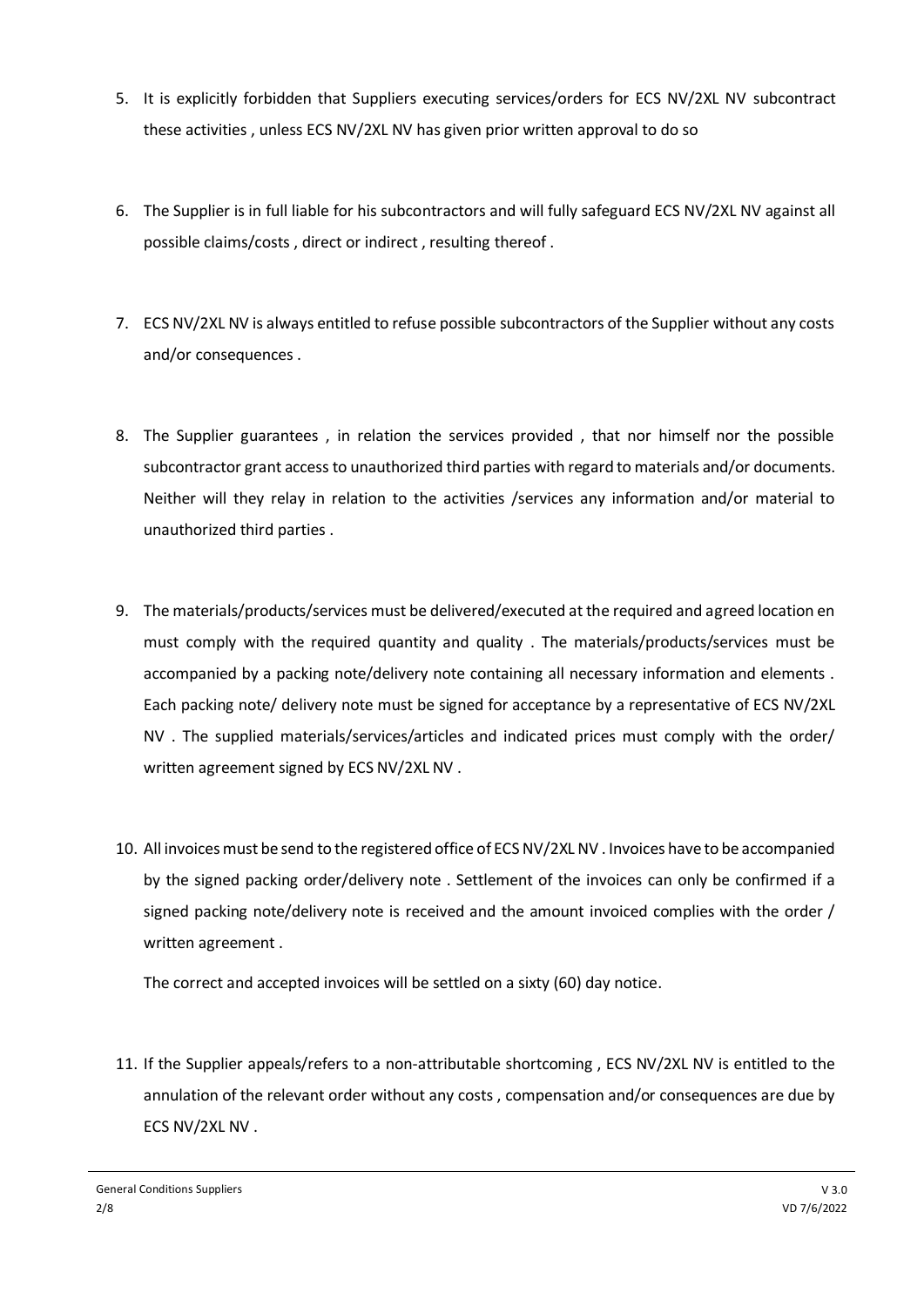12. In spite of any insolvency, any transfer of claims, any form of attachment or any concurrence, ECS NV/2XL NV shall be entitled to apply set-offs and/or debt novation with regard to the obligations of ECS NV/2XL NV vis-à-vis its suppliers .

This right is not affected in any manner by notification and/or service of a notice of insolvency, transfer of claim, any form of attachment or any concurrence.

Pursuant to article 14 of the Act of 15.12.2004 on financial securities, article 1295 of the Belgian Civil Code is declared not applicable to the extent required.

The obligations mentioned in the first paragraph include any obligation and any liability between the parties, whether or not on a contractual basis, whether a pecuniary or any other obligation, including, but not limited to, payment and delivery obligations, any debt, any obligation arising from a guarantee, any obligation to provide or keep a security and any other obligation or requirement.

If a supplier of ECS NV/2XL NV wishes to call upon a factor, they undertake to inform this factor of the existence of this right of set-off and/or debt novation. The supplier guarantees to indemnify ECS NV/2XL NV against any claim introduced by the factor in relation to set-off and/or debt novation.

13. Should confidence in the supplier's creditworthiness be shocked by legal action being taken against the supplier and/or any other identifiable event that can doubt the confidence in the supplier's ability to fulfil his commitments , ECS NV/2XL NV reserves the right to suspend the order/contract, in full or in part, even if the order/ contract was already partly executed in order to obtain adequate securities from the supplier.

Should the supplier refuse to comply with above , ECS NV/2XL NV shall be entitled to cancel the order/contract , in part or in full.

Above is regardless of any entitlement to compensation and interest in favor of ECS NV/2XL NV.

There will be always a 'shocked' confidence if the supplier invokes the Law of 30 January 2009 – Law on the continuity of enterprises – or if the supplier requests for bankruptcy, or is declared bankrupt.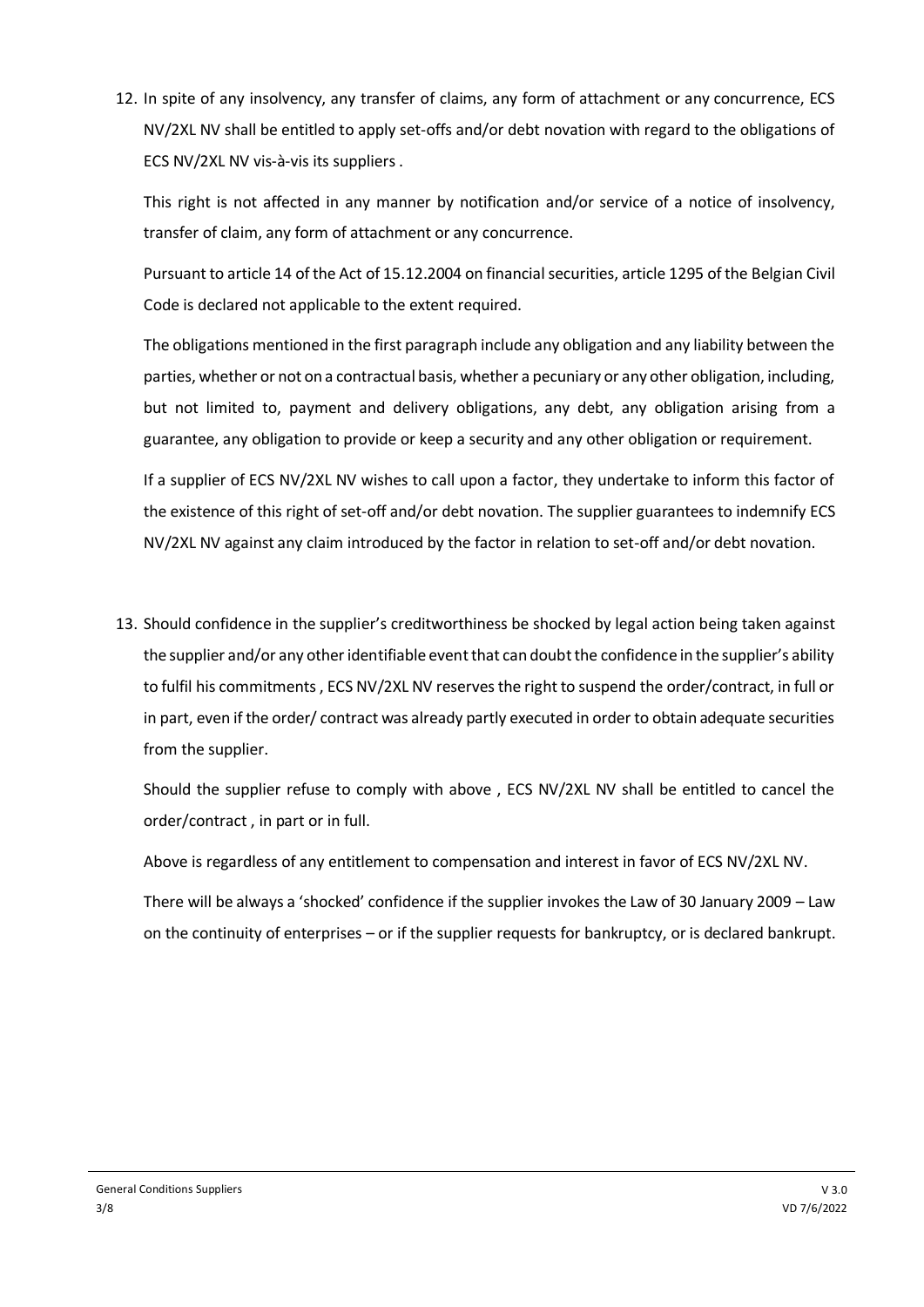14. If ECS NV/2XL NV is approached by the social inspection authorities or any other governmental department, reporting that the supplier is in default with regard to payment of salaries or other compensation, social-security contributions or tax payments owed to one or more employees, ECS NV/ 2XL NV shall be entitled immediately to terminate the cooperation with the supplier, with immediate effect and without prior notice, by registered mail , and without ECS NV /2XL NV being liable to pay any compensation whatsoever to the supplier.

If ECS NV/2XL NV is approached by the social inspection authorities or any other government department.

If ECS NV/2XL NV or their principal is approached by the social inspection authorities or any other governmental department, reporting that a subcontractor of the supplier is in default with regard to payment of salaries or other compensation, social-security contributions or tax payments owed to one or more employees, the supplier must put an end to the collaboration with that subcontractor within 48 hours of the notification by ECS NV/2XL NV to the supplier. If the supplier fails to provide evidence of such termination within 24 hours of ECS NV/2XL NV asking for such evidence, ECS NV/2XL NV shall be entitled to terminate the cooperation with the supplier with immediate effect and without prior notice, by registered mail , and without ECS NV/2XL NV being liable to pay any compensation whatsoever to the supplier.

Irrespective of the provisions of the foregoing paragraphs, the supplier will be obliged in view of his joint liability , or in view of any other liability , to settle the (over)due amounts . Should ECS NV/2XL NV suffer any damage in terminating a contract as a consequence of the foregoing paragraphs 1 and/or 2, the supplier shall be obliged to compensate such damage on first request, plus a fixed compensation of 10% (with a minimum of EUR 750.00). Should ECS NV/2XL NV nonetheless be required to pay any amount as a consequence of late payment of salary, social-security, tax or any other debt relating to the supplier or one or more of its subcontractors, the supplier will reimburse that sum to ECS NV/2XL NV on first request, together with possible interests and a fixed compensation of 10% (with a minimum of EUR 750.00). In the foregoing paragraphs, with the term "subcontractor" is understood either a subcontractor contracted directly by the supplier , or any indirectly-contracted supplier within the scope of this agreement regardless the confirmation/agreement of ECS NV/2XL NV .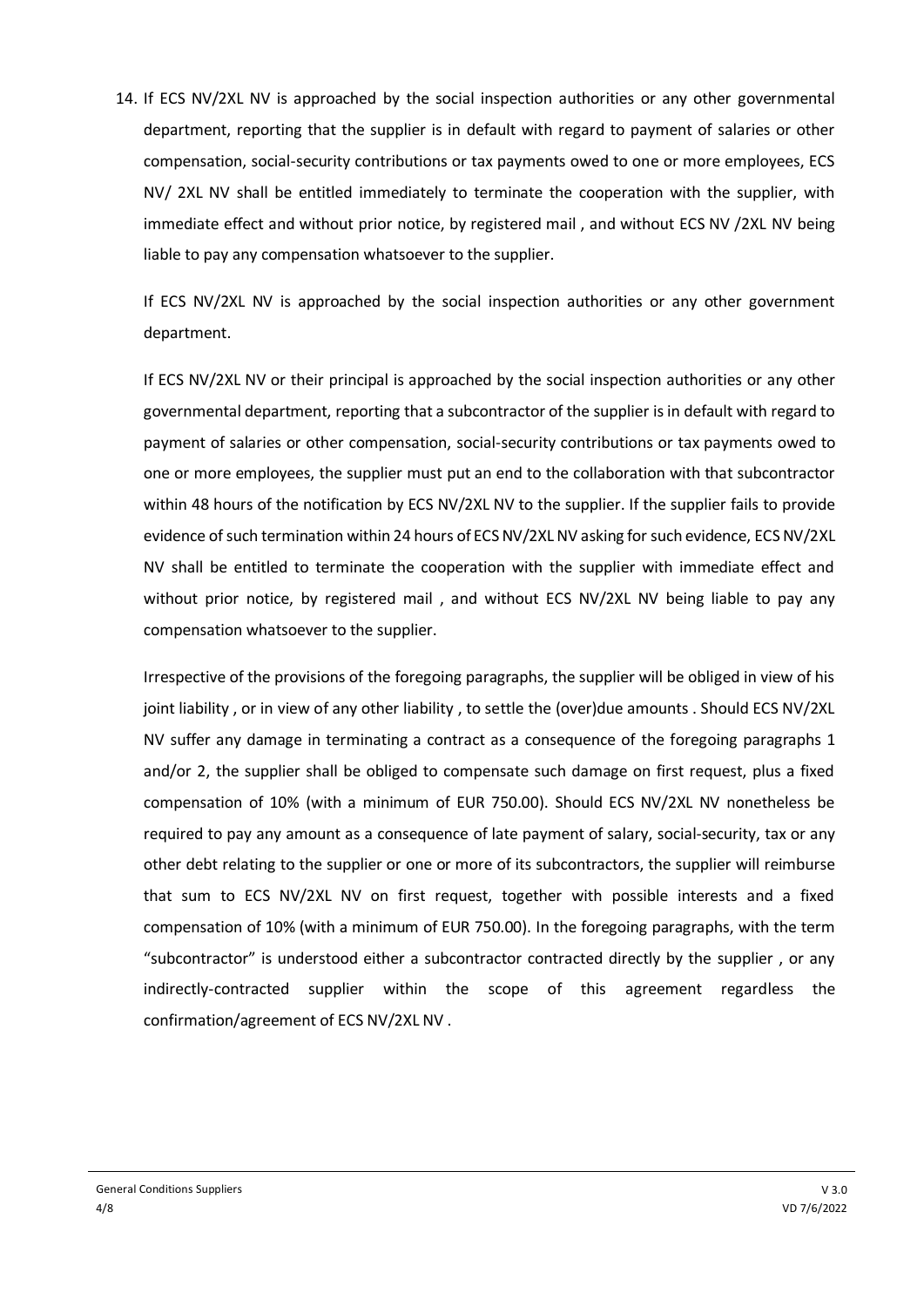15. The Supplier confirms to ECS NV/2XL NV to have knowledge of and to comply fully with General Data Protection Regulation 2016/679 of 27th of April 2016 (GDPR) – European Regulation – becoming enforceable as of 25th of May 2018 and , but not limited , with the Law of 8th December 1992 and its implementing decisions on the protection of privacy of natural persons with regard to the processing of personal data and the free movement of such data ( Privacy Law)

The provided personal data are only and explicitly used for specific purposes in relation to the order / agreement and are only and explicitly saved for the time period of the order /agreement or until the statutory retention obligation has expired . It is not allowed to process further or transmit further the provided personal data .

- 16. ECS NV/2XL NV is always entitled at all times to add / to change aspects in these General Conditions. These entire General Conditions are at all times available on the website of ECS NV/2XL NV .
- 17. Every serious shortcoming , breach of one of the articles ( Code of Conduct included) by the Supplier or the subcontractor appointed by the Supplier can result in immediate ending of the order/ service / delivery , without any compensation , costs is due by ECS NV/2XL NV to the supplier or her subcontractor . ECS NV/2XL NV reserves the right to claim possible compensation from the supplier and/or subcontractor .
- 18. If a provision in these conditions would be declared legally invalid , for whatsoever reason , the remaining provisions remain valid in full . ECS NV/2XL NV and the supplier agree to replace the invalid provision by another legally valid provision .
- 19. ECS NV/2XL NV and the supplier are independent entities both legally as financially and act under their own respective responsibility in relation to this agreement. This agreement is no 'joint-venture' neither a mandate by one party to the other party nor an agency nor an employment contract.
- 20. In case of any dispute between the parties, the courts of the district where the registered office of ECS NV/2XL NV is established have jurisdiction. The applicable law is always the law of Belgium. With regard to any possible discussion in relation to the interpretation of this conditions the Dutch version will prevail.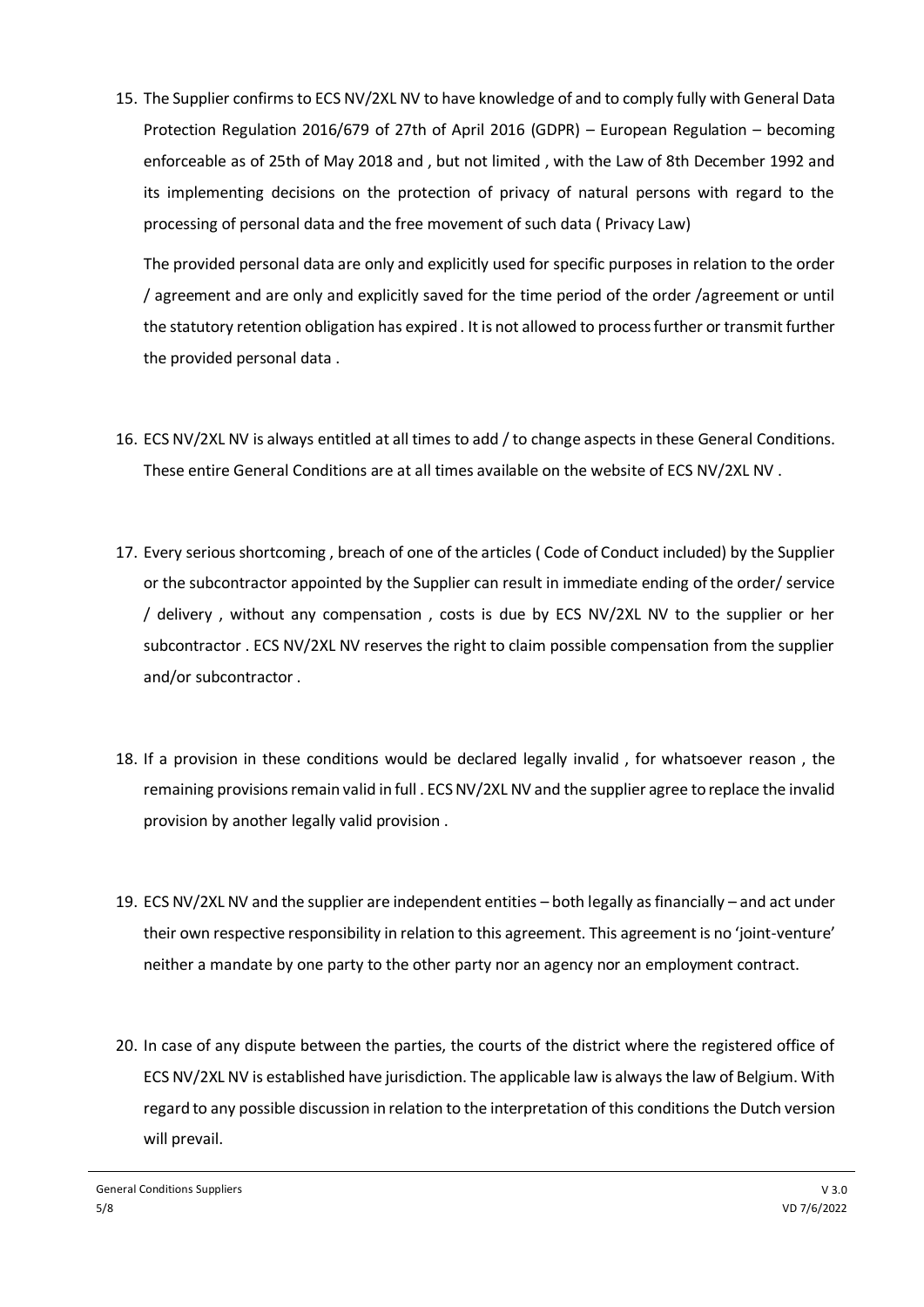21. The supplier confirms hereby to fully comply with the 'Code of Conduct' – hereunder clearly explained and being entirely part of these conditions :

## **CODE OF CONDUCT**

- 1. The Supplier will be in compliance with all applicable laws and regulations of the country where operations are undertaken.
- 2. The Supplier will respect human rights , and no employees will suffer harassment , physical or mental punishment , or other forms of abuse.
- 3. The Supplier will comply with all applicable wages ,hours , laws , rules and regulations including minimum wages , overtime and maximum hours in the country concerned.
- 4. There shall be no use of forced labour , and employees will be free to leave employment . There shall be no use of forced-prison-bonded or involuntary labour , and employees will be free to leave employment after reasonable notice without penalty or salary deductions. Employees have the freedom to leave the premises when their work shifts end.
- 5. There will no use of child labour , and specifically there will be compliance with relevant International Labour Organization standards.
- 6. The Supplier will respect the rights of employees to freedom of association and recognition of employees' rights to collective bargaining , where allowable by law.
- 7. The Supplier will provide safe and healthy working conditions for all employees.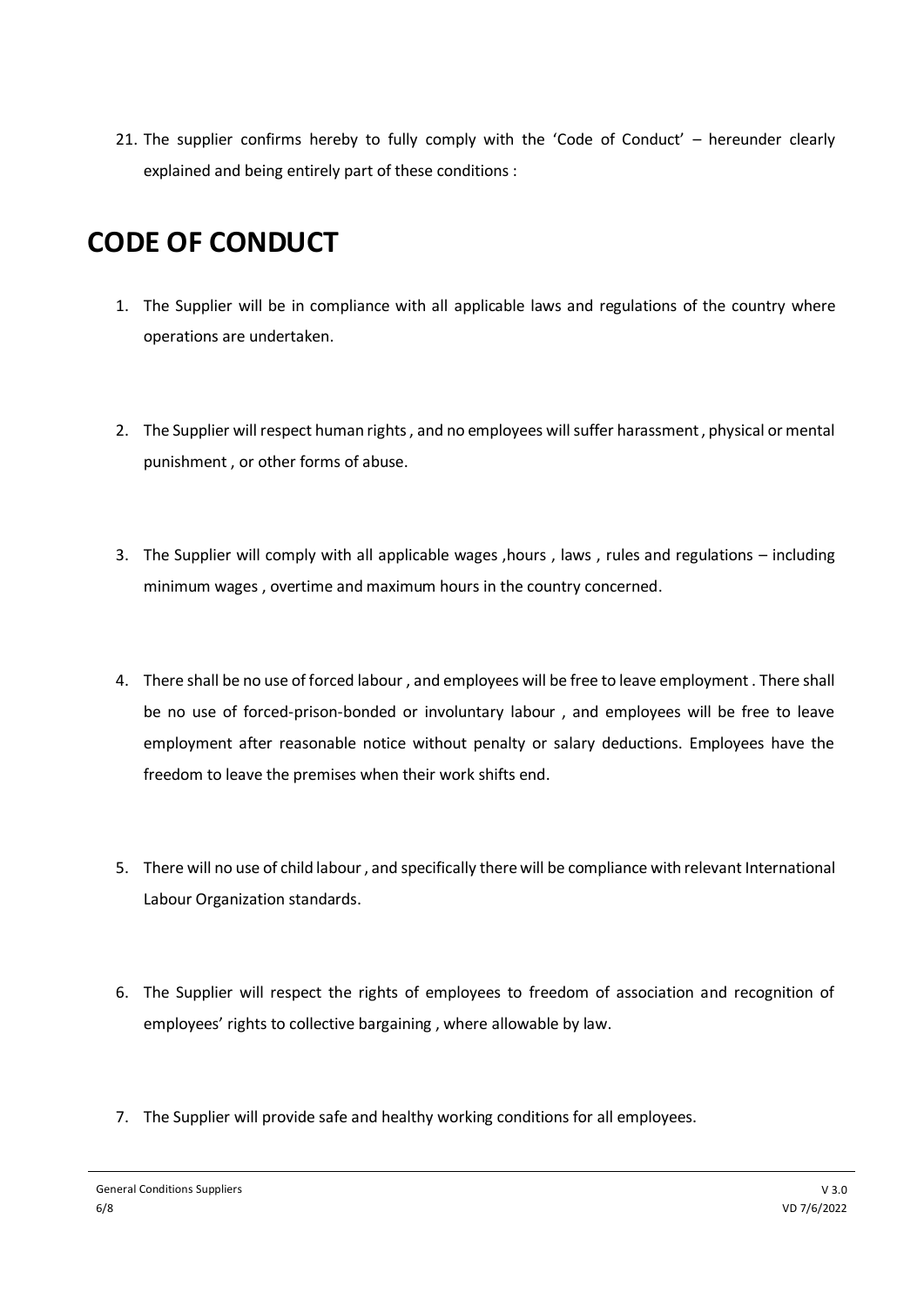- 8. The Supplier will carry out all operations with care for the environment and will include compliance with all relevant legislation in the country concerned.
- 9. Business will be conducted with integrity . There will be no payment , services , gifts ,entertainment or other advantages offered or given to any ECS /2XL employee or third party which are intended to influence the way in which the ECS /2XL employee or third party exercises his or her duties. Similarly, ECS NV/2XL NV will not offer or give such payments , services , gifts , entertainment or other advantages to any Supplier which intends to influence the way the Supplier exercises his or her duties. There will be no actual or attempted money laundering.
- 10. The Suppliers' working on behalf of ECS NV/2XL NV will take responsibility to require adherence to the principals of this Code of Conduct from their direct suppliers and exercise diligence in verifying that these principles are being adhered to.
- 11. The Supplier's personnel remain under the leadership, authority and supervision of the Supplier. The Supplier remains responsible for its personnel at all times, amongst others with regard to respecting the driving and rest periods, social and fiscal legislation, working hours, wages …
- 12. ECS NV/2XL NV does not exercise any authority on the Supplier or its personnel.
- 13. The Supplier will fulfil all social laws and fiscal obligations imposed on the employers with regards to its employees.

On the first demand of ECS NV/2XL NV , the Supplier will provide documentary evidence that he complies with all social and fiscal obligations.